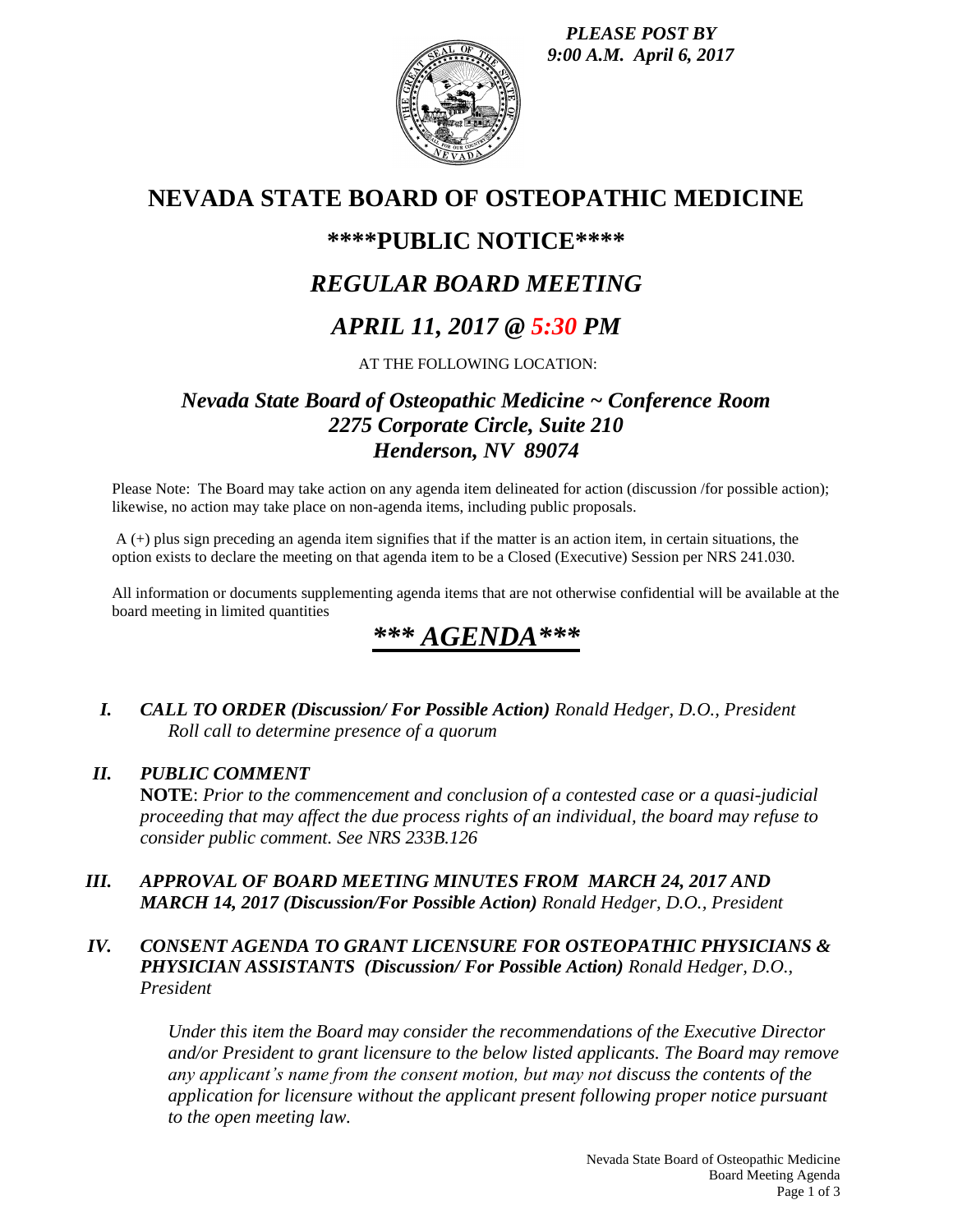*Consent agenda to grant FULL LICENSURE to the following applicants:*

#### *Osteopathic Physician Name Specialty*

*Nael Aboul-Hosn, D.O. Cardiology Bradley Burger, D.O. OB/GYN Peter Dalton, D.O. Anesthesiology Devin Kearns, D.O. Anesthesiology Tim Kuo, D.O. Emergency Medicine Jonathan Maxham, DO Internal Medicine Erik Nelson, D.O. Internal Medicine Brooks Wright, D.O. Emergency Medicine*

#### *Special Licenses NRS.633.411: Location*

*Amina Danishyar, D.O. Kingman/Sunrise*

*Adam Antflick, D.O. Anesthesiology & Pain Management Stanley Poole, D.O. Physical Medicine & Rehabilitation*

### *Physician Assistant Supervising Physician*

*Natalie Bohn, PA-C None – Active Not-Working Katrina Fogel, PA-C None - Active Not-Working Ronald Ganzon, PA-C Ho Sung (David) Pak, D.O.*

*Daphne Antillon, D.O. UNSOM-UNLV – Psychiatry Ramandeep Mattu, D.O. UNSOM-UNLV – Psychiatry Ry Ralph Reyes, D.O. UNSOM-UNLV – Psychiatry*

- *V. + CONSIDERATION/APPROVAL OF REQUEST FOR REVISION TO SETTLEMENT AGREEMENT AND ORDER REGARDING JACQUELINE LEVENTHAL, D.O., IBM SAMIR PANCHOLI, D.O., (Discussion/For Possible Action/Board may go into closed*  **session** *pursuant to NRS 241.030 to move to a closed session because the discussion will have to do with this applicant's character, alleged misconduct, professional competence, or similar items). Ronald Hedger, D.O., President*
- *VI. DISCUSSION/ACTION 2017 LEGISLATION AB474, SB346 and such other bills as may require the Board's review and after the posting of the Agenda, (Discussion/For Possible Action) Ronald Hedger, D.O., President*
- *VII. PRESENTATION BY NATIONAL COMMISSION ON CERTIFICATION OF PHYSICIAN ASSISTANTS (Discussion) Ronald Hedger, D.O., President*
- *VIII. PRESENTATION BY JAMES M. WILSON, V., M.D., FAAP, ON ANTIMICROBIAL STEWARDSHIP IN NEVADA (Discussion) Ronald Hedger, D.O., President*

### *IX. EXECUTIVE DIRECTOR'S REPORT*

- *a. Financial Statement*
- *b. Licensing*
- *c. Interstate Medical Licensure Compact update*
- *X. LEGAL REPORT (Discussion/Action) by Louis Ling, Board Counsel and/or Rosalie Bordelove, Deputy Attorney General*